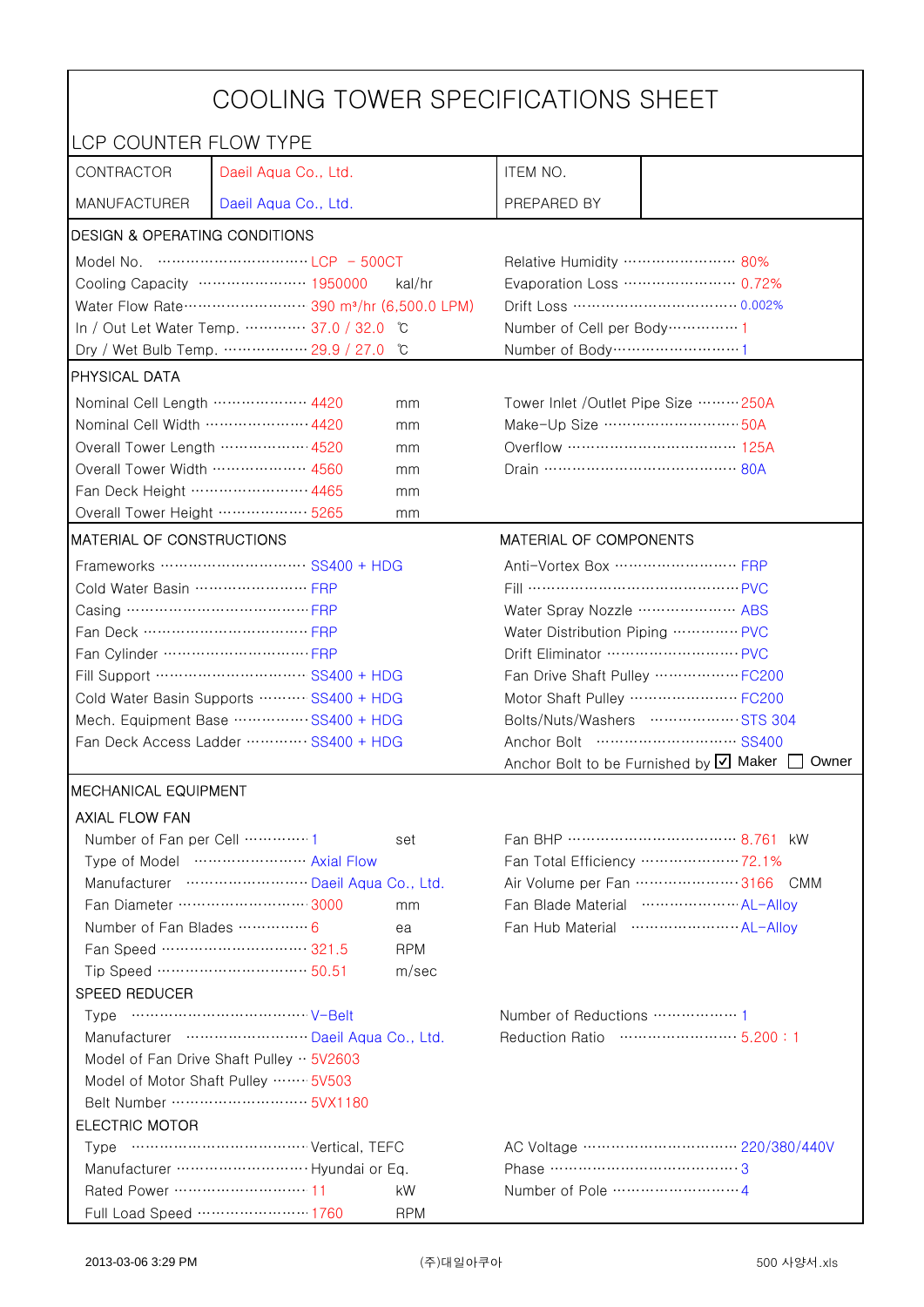| COOLING TOWER SPECIFICATIONS SHEET                                               |                                       |                                |                                                     |                                                  |  |
|----------------------------------------------------------------------------------|---------------------------------------|--------------------------------|-----------------------------------------------------|--------------------------------------------------|--|
| LCP COUNTER FLOW TYPE                                                            |                                       |                                |                                                     |                                                  |  |
| CONTRACTOR                                                                       | Daeil Aqua Co., Ltd.                  |                                | ITEM NO.                                            |                                                  |  |
| <b>MANUFACTURER</b>                                                              | Daeil Aqua Co., Ltd.                  |                                | PREPARED BY                                         |                                                  |  |
| DESIGN & OPERATING CONDITIONS                                                    |                                       |                                |                                                     |                                                  |  |
|                                                                                  |                                       |                                | Relative Humidity …………………… 80%                      |                                                  |  |
| Cooling Capacity ………………… 3900000<br>kal/hr                                       |                                       |                                | Evaporation Loss ………………… 0.72%                      |                                                  |  |
| Water Flow Rate ·························· 780 m <sup>3</sup> /hr (13,000.0 LPM) |                                       |                                | Drift Loss …………………………… 0.002%                       |                                                  |  |
|                                                                                  | In / Out Let Water Temp.  37.0 / 32.0 | °C                             | Number of Cell per Body ··············· 2           |                                                  |  |
|                                                                                  | Dry / Wet Bulb Temp.  29.9 / 27.0     | °C                             | Number of Body ······························1      |                                                  |  |
| <b>PHYSICAL DATA</b>                                                             |                                       |                                |                                                     |                                                  |  |
| Nominal Cell Length ……………… 4420<br>mm                                            |                                       |                                | Tower Inlet / Outlet Pipe Size  250A                |                                                  |  |
| Nominal Cell Width  4420                                                         |                                       | mm                             | Make-Up Size ………………………… 50A                         |                                                  |  |
| Overall Tower Length  9040                                                       |                                       | mm                             | Overflow …………………………… 125A                           |                                                  |  |
| Overall Tower Width  4560                                                        |                                       | mm                             |                                                     |                                                  |  |
| Fan Deck Height …………………… 4765                                                    |                                       | mm                             |                                                     |                                                  |  |
| Overall Tower Height ……………… 5665                                                 |                                       | mm                             |                                                     |                                                  |  |
| <b>MATERIAL OF CONSTRUCTIONS</b>                                                 |                                       |                                | MATERIAL OF COMPONENTS                              |                                                  |  |
|                                                                                  | Frameworks ……………………… SS400 + HDG      |                                | Anti-Vortex Box ······························· FRP |                                                  |  |
| Cold Water Basin  FRP                                                            |                                       |                                | Fill …………………………………… PVC                             |                                                  |  |
| Casing ………………………………… FRP                                                         |                                       |                                | Water Spray Nozzle ………………… ABS                      |                                                  |  |
| Fan Deck …………………………… FRP                                                         |                                       | Water Distribution Piping  PVC |                                                     |                                                  |  |
|                                                                                  |                                       | Drift Eliminator ……………………… PVC |                                                     |                                                  |  |
| Fill Support ………………………… SS400 + HDG                                              |                                       |                                | Fan Drive Shaft Pulley  FC200                       |                                                  |  |
| Cold Water Basin Supports  SS400 + HDG                                           |                                       | Motor Shaft Pulley  FC200      |                                                     |                                                  |  |
| Mech. Equipment Base SS400 + HDG                                                 |                                       | Bolts/Nuts/Washers  STS 304    |                                                     |                                                  |  |
| Fan Deck Access Ladder ………… SS400 + HDG                                          |                                       |                                | Anchor Bolt to be Furnished by Ø Maker<br>Owner     |                                                  |  |
| <b>MECHANICAL EQUIPMENT</b>                                                      |                                       |                                |                                                     |                                                  |  |
| <b>AXIAL FLOW FAN</b>                                                            |                                       |                                |                                                     |                                                  |  |
| Number of Fan per Cell 1                                                         |                                       | set                            |                                                     | Fan BHP ……………………………… 8.761 kW                    |  |
|                                                                                  | Type of Model  Axial Flow             |                                |                                                     | Fan Total Efficiency ····················· 72.1% |  |
|                                                                                  | Manufacturer  Daeil Aqua Co., Ltd.    |                                |                                                     | Air Volume per Fan  3166 CMM                     |  |
|                                                                                  | Fan Diameter ……………………… 3000           | mm                             |                                                     | Fan Blade Material  AL-Allov                     |  |
| Number of Fan Blades  6                                                          |                                       | ea                             |                                                     | Fan Hub Material  AL-Allov                       |  |
|                                                                                  | Fan Speed ………………………… 321.5            | <b>RPM</b>                     |                                                     |                                                  |  |
|                                                                                  | Tip Speed …………………………… 50.51           | m/sec                          |                                                     |                                                  |  |
| SPEED REDUCER                                                                    |                                       |                                |                                                     |                                                  |  |
|                                                                                  |                                       |                                |                                                     |                                                  |  |
| Manufacturer  Daeil Aqua Co., Ltd.                                               |                                       |                                | Reduction Ratio ……………………… 5.200:1                   |                                                  |  |
| Model of Fan Drive Shaft Pulley $\cdot \cdot$ 5V2603                             |                                       |                                |                                                     |                                                  |  |
| Model of Motor Shaft Pulley  5V503                                               |                                       |                                |                                                     |                                                  |  |
|                                                                                  |                                       |                                |                                                     |                                                  |  |
| <b>ELECTRIC MOTOR</b>                                                            |                                       |                                |                                                     |                                                  |  |
|                                                                                  |                                       |                                |                                                     |                                                  |  |
|                                                                                  |                                       |                                |                                                     |                                                  |  |
| Rated Power ………………………… 11                                                        |                                       | kW                             |                                                     |                                                  |  |
|                                                                                  | Full Load Speed ………………… 1760          | <b>RPM</b>                     |                                                     |                                                  |  |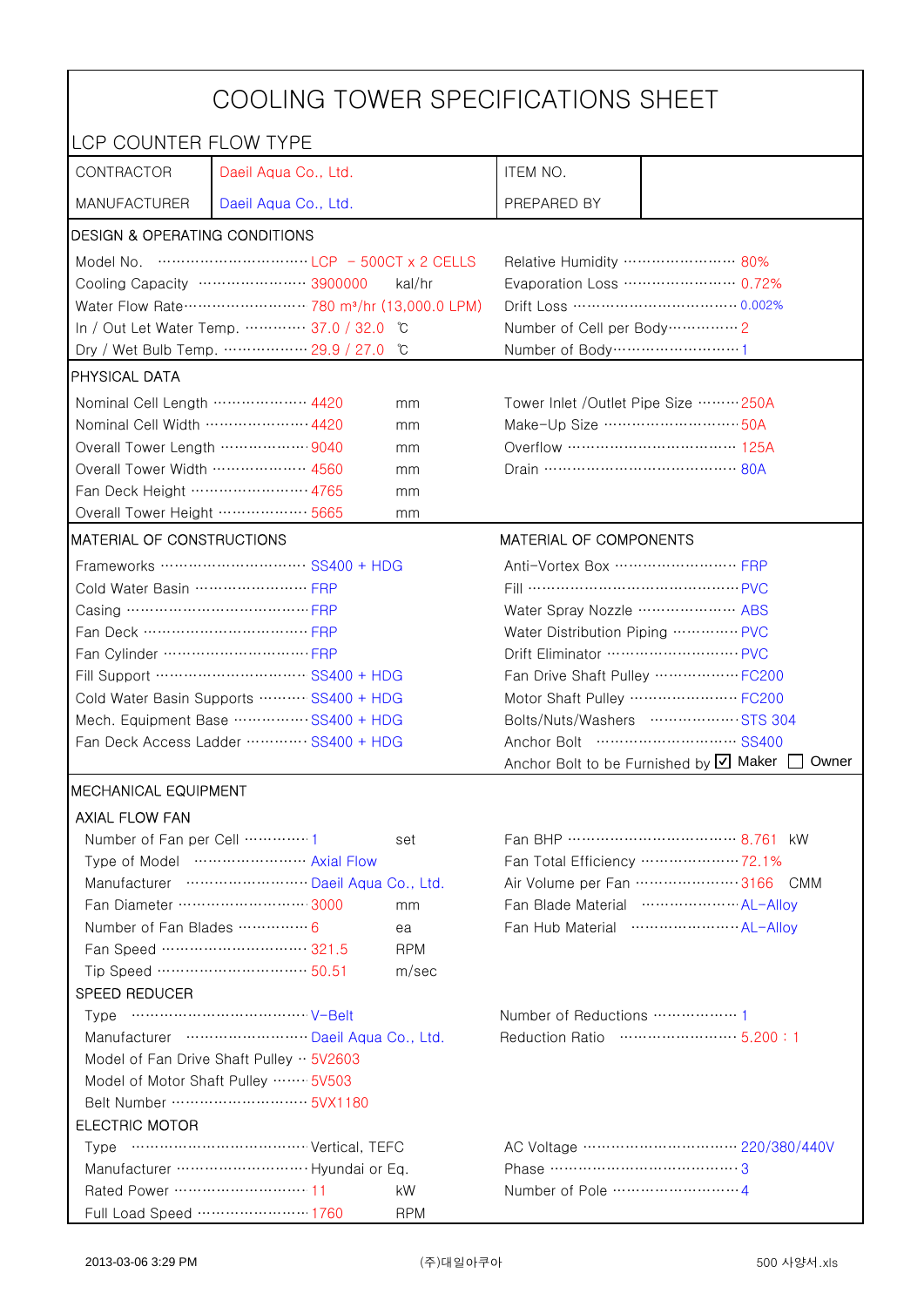| COOLING TOWER SPECIFICATIONS SHEET                   |                                                                                                                                                                                                                                                                                                                                      |                                   |                                                |                                                      |  |
|------------------------------------------------------|--------------------------------------------------------------------------------------------------------------------------------------------------------------------------------------------------------------------------------------------------------------------------------------------------------------------------------------|-----------------------------------|------------------------------------------------|------------------------------------------------------|--|
| LCP COUNTER FLOW TYPE                                |                                                                                                                                                                                                                                                                                                                                      |                                   |                                                |                                                      |  |
| CONTRACTOR                                           | Daeil Aqua Co., Ltd.                                                                                                                                                                                                                                                                                                                 |                                   | ITEM NO.                                       |                                                      |  |
| <b>MANUFACTURER</b>                                  | Daeil Aqua Co., Ltd.                                                                                                                                                                                                                                                                                                                 |                                   | PREPARED BY                                    |                                                      |  |
| <b>DESIGN &amp; OPERATING CONDITIONS</b>             |                                                                                                                                                                                                                                                                                                                                      |                                   |                                                |                                                      |  |
|                                                      | Model No. $\cdots$ $\cdots$ $\cdots$ $\cdots$ $\cdots$ $\cdots$ $\cdots$ $\cdots$ $\cdots$ $\cdots$ $\cdots$ $\cdots$ $\cdots$ $\cdots$ $\cdots$ $\cdots$ $\cdots$ $\cdots$ $\cdots$ $\cdots$ $\cdots$ $\cdots$ $\cdots$ $\cdots$ $\cdots$ $\cdots$ $\cdots$ $\cdots$ $\cdots$ $\cdots$ $\cdots$ $\cdots$ $\cdots$ $\cdots$ $\cdots$ |                                   | Relative Humidity …………………… 80%                 |                                                      |  |
|                                                      | Cooling Capacity …………………… 5850000                                                                                                                                                                                                                                                                                                    | kal/hr                            |                                                | Evaporation Loss ………………… 0.72%                       |  |
|                                                      | Water Flow Rate ························ 1170 m <sup>3</sup> /hr (19,500.0 LPM)                                                                                                                                                                                                                                                      |                                   |                                                |                                                      |  |
|                                                      | In / Out Let Water Temp.  37.0 / 32.0                                                                                                                                                                                                                                                                                                | C                                 | Number of Cell per Body ················ 3     |                                                      |  |
|                                                      | Dry / Wet Bulb Temp.  29.9 / 27.0                                                                                                                                                                                                                                                                                                    | °C                                | Number of Body ······························1 |                                                      |  |
| <b>PHYSICAL DATA</b>                                 |                                                                                                                                                                                                                                                                                                                                      |                                   |                                                |                                                      |  |
| Nominal Cell Length  4420<br>mm                      |                                                                                                                                                                                                                                                                                                                                      |                                   | Tower Inlet /Outlet Pipe Size ……… 250A         |                                                      |  |
| Nominal Cell Width  4420                             |                                                                                                                                                                                                                                                                                                                                      | mm                                | Make-Up Size ………………………… 50A                    |                                                      |  |
|                                                      | Overall Tower Length ……………… 13560                                                                                                                                                                                                                                                                                                    | mm                                | Overflow …………………………… 125A                      |                                                      |  |
| Overall Tower Width  4560                            |                                                                                                                                                                                                                                                                                                                                      | mm                                |                                                |                                                      |  |
| Fan Deck Height …………………… 4765                        |                                                                                                                                                                                                                                                                                                                                      | mm                                |                                                |                                                      |  |
| Overall Tower Height ……………… 5665                     |                                                                                                                                                                                                                                                                                                                                      | mm                                |                                                |                                                      |  |
| MATERIAL OF CONSTRUCTIONS                            |                                                                                                                                                                                                                                                                                                                                      |                                   | MATERIAL OF COMPONENTS                         |                                                      |  |
|                                                      | Frameworks  SS400 + HDG                                                                                                                                                                                                                                                                                                              |                                   | Anti-Vortex Box …………………… FRP                   |                                                      |  |
| Cold Water Basin  FRP                                |                                                                                                                                                                                                                                                                                                                                      |                                   | Fill …………………………………… PVC                        |                                                      |  |
| Casing ………………………………… FRP                             |                                                                                                                                                                                                                                                                                                                                      |                                   | Water Spray Nozzle ………………… ABS                 |                                                      |  |
| Fan Deck …………………………… FRP                             |                                                                                                                                                                                                                                                                                                                                      | Water Distribution Piping  PVC    |                                                |                                                      |  |
|                                                      |                                                                                                                                                                                                                                                                                                                                      | Drift Eliminator ……………………… PVC    |                                                |                                                      |  |
| Fill Support ………………………… SS400 + HDG                  |                                                                                                                                                                                                                                                                                                                                      | Fan Drive Shaft Pulley  FC200     |                                                |                                                      |  |
| Cold Water Basin Supports  SS400 + HDG               |                                                                                                                                                                                                                                                                                                                                      | Motor Shaft Pulley  FC200         |                                                |                                                      |  |
| Mech. Equipment Base  SS400 + HDG                    |                                                                                                                                                                                                                                                                                                                                      | Bolts/Nuts/Washers  STS 304       |                                                |                                                      |  |
| Fan Deck Access Ladder  SS400 + HDG                  |                                                                                                                                                                                                                                                                                                                                      |                                   | Anchor Bolt to be Furnished by Ø Maker         |                                                      |  |
|                                                      |                                                                                                                                                                                                                                                                                                                                      |                                   |                                                | Owner                                                |  |
| <b>MECHANICAL EQUIPMENT</b><br><b>AXIAL FLOW FAN</b> |                                                                                                                                                                                                                                                                                                                                      |                                   |                                                |                                                      |  |
| Number of Fan per Cell  1                            |                                                                                                                                                                                                                                                                                                                                      |                                   |                                                |                                                      |  |
|                                                      | Type of Model  Axial Flow                                                                                                                                                                                                                                                                                                            | set                               |                                                | Fan Total Efficiency ………………… 72.1%                   |  |
|                                                      | Manufacturer  Daeil Aqua Co., Ltd.                                                                                                                                                                                                                                                                                                   |                                   |                                                | Air Volume per Fan  3166 CMM                         |  |
|                                                      | Fan Diameter …………………… 3000                                                                                                                                                                                                                                                                                                           | mm                                |                                                | Fan Blade Material ······················ AL-Allov   |  |
| Number of Fan Blades  6                              |                                                                                                                                                                                                                                                                                                                                      | ea                                |                                                | Fan Hub Material ·························· AL-Alloy |  |
|                                                      | Fan Speed ………………………… 321.5                                                                                                                                                                                                                                                                                                           | <b>RPM</b>                        |                                                |                                                      |  |
|                                                      | Tip Speed …………………………… 50.51                                                                                                                                                                                                                                                                                                          | m/sec                             |                                                |                                                      |  |
| <b>SPEED REDUCER</b>                                 |                                                                                                                                                                                                                                                                                                                                      |                                   |                                                |                                                      |  |
|                                                      |                                                                                                                                                                                                                                                                                                                                      |                                   |                                                |                                                      |  |
| Manufacturer  Daeil Aqua Co., Ltd.                   |                                                                                                                                                                                                                                                                                                                                      | Reduction Ratio ……………………… 5.200:1 |                                                |                                                      |  |
| Model of Fan Drive Shaft Pulley $\cdot \cdot$ 5V2603 |                                                                                                                                                                                                                                                                                                                                      |                                   |                                                |                                                      |  |
| Model of Motor Shaft Pulley  5V503                   |                                                                                                                                                                                                                                                                                                                                      |                                   |                                                |                                                      |  |
| Belt Number ………………………… 5VX1180                       |                                                                                                                                                                                                                                                                                                                                      |                                   |                                                |                                                      |  |
| <b>ELECTRIC MOTOR</b>                                |                                                                                                                                                                                                                                                                                                                                      |                                   |                                                |                                                      |  |
|                                                      |                                                                                                                                                                                                                                                                                                                                      |                                   |                                                |                                                      |  |
| Phase ……………………………………3                                |                                                                                                                                                                                                                                                                                                                                      |                                   |                                                |                                                      |  |
| Rated Power ………………………… 11                            |                                                                                                                                                                                                                                                                                                                                      | kW.                               |                                                |                                                      |  |
|                                                      | Full Load Speed ………………… 1760                                                                                                                                                                                                                                                                                                         | <b>RPM</b>                        |                                                |                                                      |  |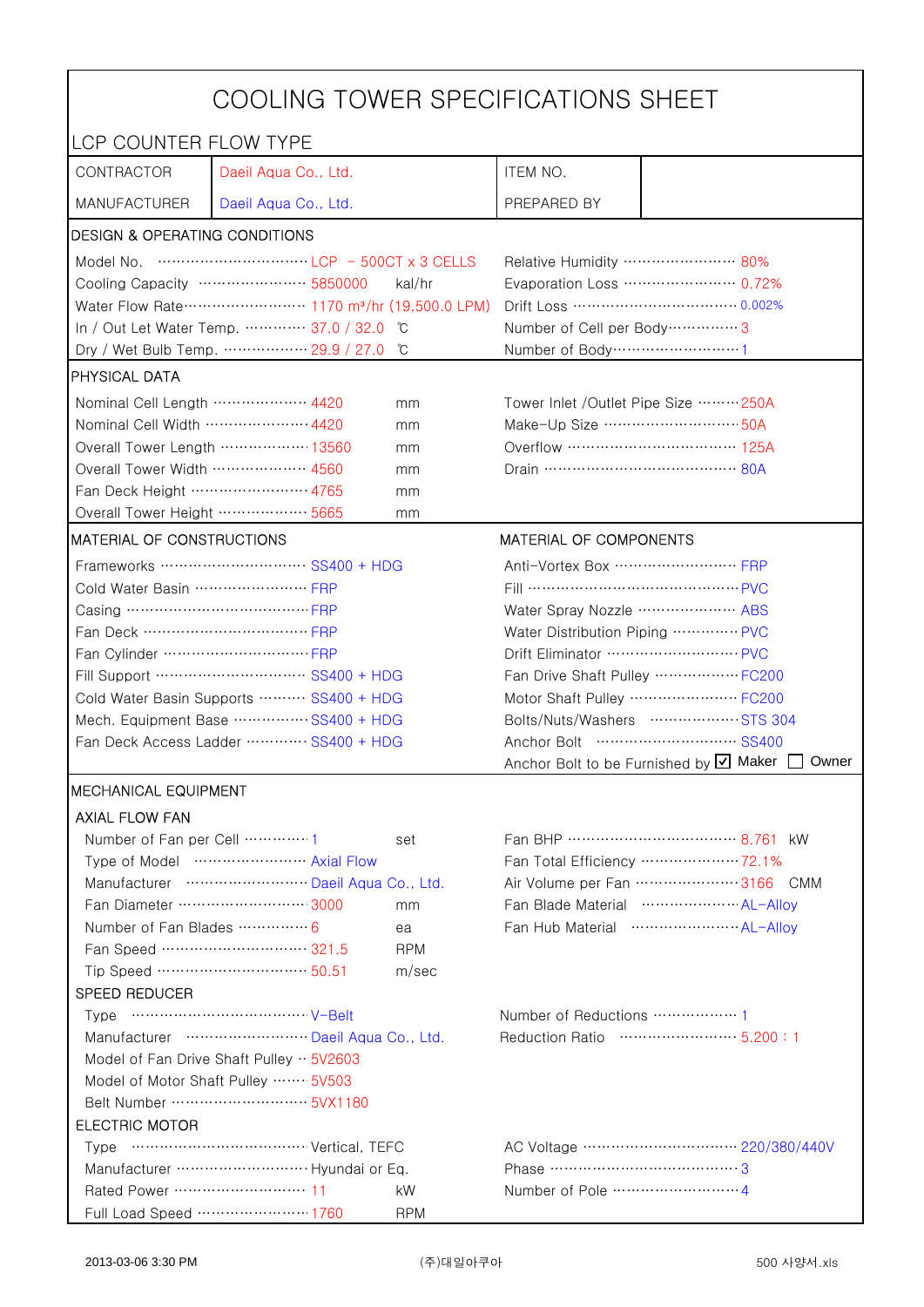| COOLING TOWER SPECIFICATIONS SHEET                   |                                                                                                                                                                                                                                                                                                                                      |                                   |                                                |                                                      |  |
|------------------------------------------------------|--------------------------------------------------------------------------------------------------------------------------------------------------------------------------------------------------------------------------------------------------------------------------------------------------------------------------------------|-----------------------------------|------------------------------------------------|------------------------------------------------------|--|
| LCP COUNTER FLOW TYPE                                |                                                                                                                                                                                                                                                                                                                                      |                                   |                                                |                                                      |  |
| CONTRACTOR                                           | Daeil Aqua Co., Ltd.                                                                                                                                                                                                                                                                                                                 |                                   | ITEM NO.                                       |                                                      |  |
| <b>MANUFACTURER</b>                                  | Daeil Aqua Co., Ltd.                                                                                                                                                                                                                                                                                                                 |                                   | PREPARED BY                                    |                                                      |  |
| <b>DESIGN &amp; OPERATING CONDITIONS</b>             |                                                                                                                                                                                                                                                                                                                                      |                                   |                                                |                                                      |  |
|                                                      | Model No. $\cdots$ $\cdots$ $\cdots$ $\cdots$ $\cdots$ $\cdots$ $\cdots$ $\cdots$ $\cdots$ $\cdots$ $\cdots$ $\cdots$ $\cdots$ $\cdots$ $\cdots$ $\cdots$ $\cdots$ $\cdots$ $\cdots$ $\cdots$ $\cdots$ $\cdots$ $\cdots$ $\cdots$ $\cdots$ $\cdots$ $\cdots$ $\cdots$ $\cdots$ $\cdots$ $\cdots$ $\cdots$ $\cdots$ $\cdots$ $\cdots$ |                                   | Relative Humidity …………………… 80%                 |                                                      |  |
|                                                      | Cooling Capacity …………………… 7800000                                                                                                                                                                                                                                                                                                    | kal/hr                            |                                                | Evaporation Loss ………………… 0.72%                       |  |
|                                                      | Water Flow Rate ························ 1560 m <sup>3</sup> /hr (26,000.0 LPM)                                                                                                                                                                                                                                                      |                                   |                                                |                                                      |  |
|                                                      | In / Out Let Water Temp.  37.0 / 32.0                                                                                                                                                                                                                                                                                                | °C                                | Number of Cell per Body ··············· 4      |                                                      |  |
|                                                      | Dry / Wet Bulb Temp.  29.9 / 27.0                                                                                                                                                                                                                                                                                                    | °C                                | Number of Body ······························1 |                                                      |  |
| <b>PHYSICAL DATA</b>                                 |                                                                                                                                                                                                                                                                                                                                      |                                   |                                                |                                                      |  |
| Nominal Cell Length  4420<br>mm                      |                                                                                                                                                                                                                                                                                                                                      |                                   | Tower Inlet /Outlet Pipe Size ……… 250A         |                                                      |  |
| Nominal Cell Width  4420                             |                                                                                                                                                                                                                                                                                                                                      | mm                                | Make-Up Size ………………………… 50A                    |                                                      |  |
|                                                      | Overall Tower Length ……………… 18080                                                                                                                                                                                                                                                                                                    | mm                                | Overflow …………………………… 125A                      |                                                      |  |
| Overall Tower Width  4560                            |                                                                                                                                                                                                                                                                                                                                      | mm                                |                                                |                                                      |  |
| Fan Deck Height …………………… 5115                        |                                                                                                                                                                                                                                                                                                                                      | mm                                |                                                |                                                      |  |
| Overall Tower Height ……………… 5915                     |                                                                                                                                                                                                                                                                                                                                      | mm                                |                                                |                                                      |  |
| MATERIAL OF CONSTRUCTIONS                            |                                                                                                                                                                                                                                                                                                                                      |                                   | MATERIAL OF COMPONENTS                         |                                                      |  |
|                                                      | Frameworks  SS400 + HDG                                                                                                                                                                                                                                                                                                              |                                   | Anti-Vortex Box …………………… FRP                   |                                                      |  |
| Cold Water Basin  FRP                                |                                                                                                                                                                                                                                                                                                                                      |                                   | Fill …………………………………… PVC                        |                                                      |  |
| Casing …………………………………… FRP                            |                                                                                                                                                                                                                                                                                                                                      |                                   | Water Spray Nozzle ………………… ABS                 |                                                      |  |
| Fan Deck …………………………… FRP                             |                                                                                                                                                                                                                                                                                                                                      | Water Distribution Piping  PVC    |                                                |                                                      |  |
|                                                      |                                                                                                                                                                                                                                                                                                                                      | Drift Eliminator ……………………… PVC    |                                                |                                                      |  |
| Fill Support ………………………… SS400 + HDG                  |                                                                                                                                                                                                                                                                                                                                      | Fan Drive Shaft Pulley  FC200     |                                                |                                                      |  |
| Cold Water Basin Supports  SS400 + HDG               |                                                                                                                                                                                                                                                                                                                                      | Motor Shaft Pulley  FC200         |                                                |                                                      |  |
| Mech. Equipment Base  SS400 + HDG                    |                                                                                                                                                                                                                                                                                                                                      | Bolts/Nuts/Washers  STS 304       |                                                |                                                      |  |
| Fan Deck Access Ladder  SS400 + HDG                  |                                                                                                                                                                                                                                                                                                                                      |                                   | Anchor Bolt to be Furnished by Ø Maker         |                                                      |  |
|                                                      |                                                                                                                                                                                                                                                                                                                                      |                                   |                                                | Owner                                                |  |
| <b>MECHANICAL EQUIPMENT</b><br><b>AXIAL FLOW FAN</b> |                                                                                                                                                                                                                                                                                                                                      |                                   |                                                |                                                      |  |
| Number of Fan per Cell  1                            |                                                                                                                                                                                                                                                                                                                                      | set                               |                                                |                                                      |  |
|                                                      | Type of Model  Axial Flow                                                                                                                                                                                                                                                                                                            |                                   |                                                | Fan Total Efficiency ………………… 72.1%                   |  |
|                                                      | Manufacturer  Daeil Aqua Co., Ltd.                                                                                                                                                                                                                                                                                                   |                                   |                                                | Air Volume per Fan  3166 CMM                         |  |
|                                                      | Fan Diameter …………………… 3000                                                                                                                                                                                                                                                                                                           | mm                                |                                                | Fan Blade Material ······················ AL-Allov   |  |
| Number of Fan Blades  6                              |                                                                                                                                                                                                                                                                                                                                      | ea                                |                                                | Fan Hub Material ·························· AL-Alloy |  |
|                                                      | Fan Speed ………………………… 321.5                                                                                                                                                                                                                                                                                                           | <b>RPM</b>                        |                                                |                                                      |  |
|                                                      | Tip Speed …………………………… 50.51                                                                                                                                                                                                                                                                                                          | m/sec                             |                                                |                                                      |  |
| <b>SPEED REDUCER</b>                                 |                                                                                                                                                                                                                                                                                                                                      |                                   |                                                |                                                      |  |
|                                                      |                                                                                                                                                                                                                                                                                                                                      |                                   |                                                |                                                      |  |
| Manufacturer  Daeil Aqua Co., Ltd.                   |                                                                                                                                                                                                                                                                                                                                      | Reduction Ratio ……………………… 5.200:1 |                                                |                                                      |  |
| Model of Fan Drive Shaft Pulley $\cdot \cdot$ 5V2603 |                                                                                                                                                                                                                                                                                                                                      |                                   |                                                |                                                      |  |
| Model of Motor Shaft Pulley  5V503                   |                                                                                                                                                                                                                                                                                                                                      |                                   |                                                |                                                      |  |
| Belt Number ………………………… 5VX1180                       |                                                                                                                                                                                                                                                                                                                                      |                                   |                                                |                                                      |  |
| <b>ELECTRIC MOTOR</b>                                |                                                                                                                                                                                                                                                                                                                                      |                                   |                                                |                                                      |  |
|                                                      |                                                                                                                                                                                                                                                                                                                                      |                                   |                                                |                                                      |  |
|                                                      |                                                                                                                                                                                                                                                                                                                                      |                                   | Phase ……………………………………3                          |                                                      |  |
| Rated Power ………………………… 11                            |                                                                                                                                                                                                                                                                                                                                      | kW.                               |                                                |                                                      |  |
|                                                      | Full Load Speed ………………… 1760                                                                                                                                                                                                                                                                                                         | <b>RPM</b>                        |                                                |                                                      |  |